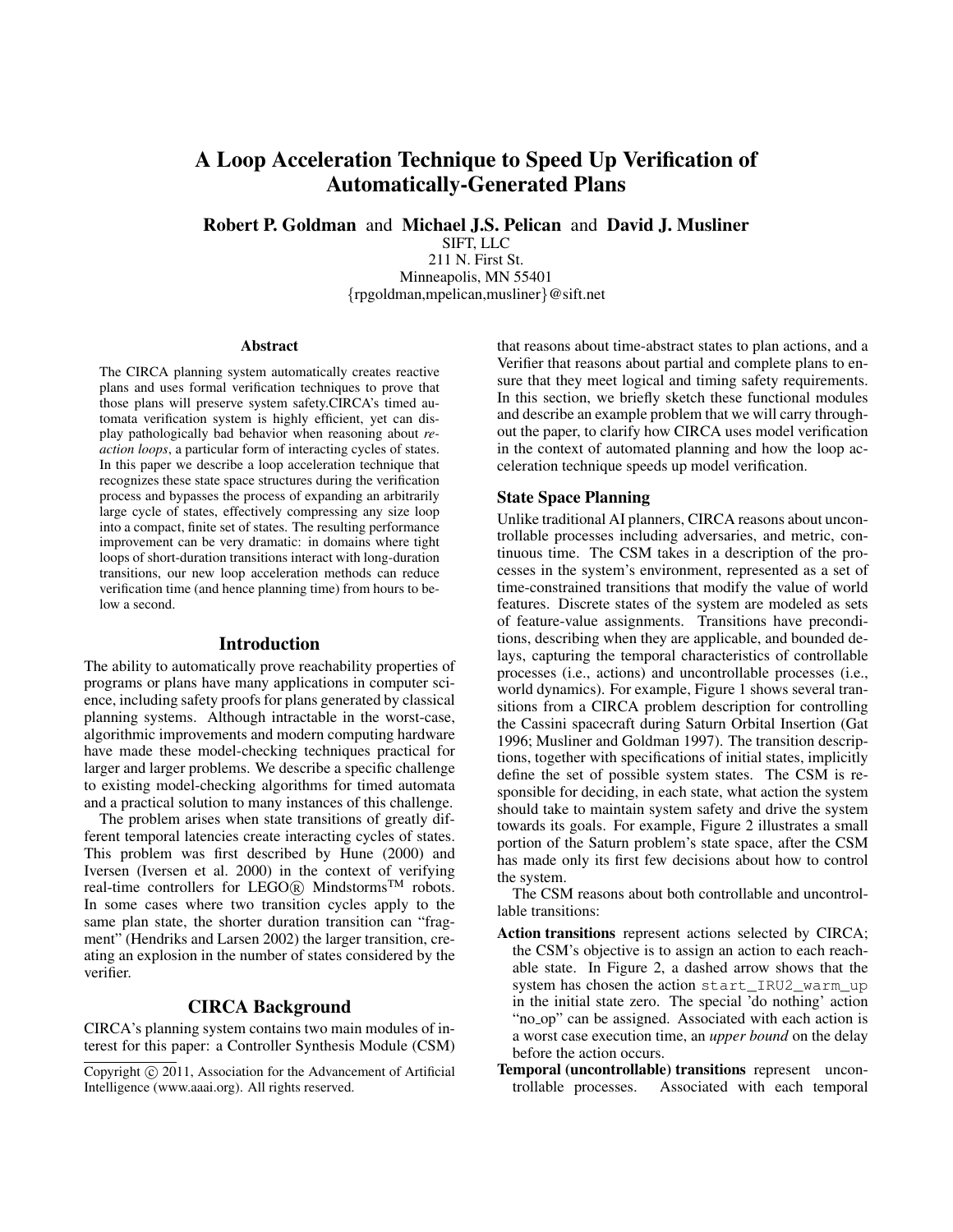```
ACTION turn_on_main_engine \qquad \qquad ; Turning on the main engine
  PRECONDITIONS: '((engine off))
  POSTCONDITIONS: '((engine on))
  DELAY: \leq 1EVENT IRU1_fails \qquad \qquad ; \qquad Sometimes the IRUs break without warning.
   PRECONDITIONS: '((IRU1 on))
  POSTCONDITIONS: '((IRU1 broken))
;; If the engine is burning while the active IRU breaks,
;; we have a limited amount of time to fix the problem before
;; the spacecraft will go too far out of control.
TEMPORAL fail_if_burn_with_broken_IRU1
   PRECONDITIONS: '((engine on)(active_IRU IRU1) (IRU1 broken))
   POSTCONDITIONS: '((failure T))
   DELAY: >= 5
```
Figure 1: Example transition descriptions given to CIRCA's CSM.



Figure 2: The beginning of a state space plan for Saturn Orbit Insertion.

transition is a *lower bound* on its delay. If the preconditions hold true for at least this time, the transition may fire and enforce its postconditions. If a temporal transition leads to an undesirable state, the CSM may plan an action to *preempt* the temporal by ensuring that the action will definitely occur before the temporal could possibly occur. Transitions whose lower bound is zero are referred to as *events*, and are handled specially for efficiency reasons. Transitions whose postconditions include the distinguished proposition (failure T) are called *temporal transitions to failure* (TTFs).

Reliable temporal transitions represent continuous processes that may need to be employed by the CIRCA agent. Reliable temporal transitions have both upper and lower bounds on their delays. For example, when CIRCA turns on an Inertial Reference Unit it initiates the process of warming up that equipment; the process will definitely complete if it is continued without interruption for some time, as shown by the solid arrow leaving state 3 in Figure 2.

Note that each transition is an implicit description of many transitions in an automaton model. Each of these transitions is enabled in any discrete state that satisfies its preconditions, and disabled everywhere else.

# Algorithm 1 (Controller Synthesis).

- *1. Choose a state from the set of unplanned reachable states (at the start of state space planning, only the initial states are reachable).*
- *2. For each uncontrollable transition enabled in this state, choose whether or not to preempt it. Transitions that lead to failure states* must *be preempted. The CSM creates a boolean constraint variable for the preemption decision for each of these uncontrollable transitions.*
- *3. Choose a single control action or* no-op *for this state.*
- *4. Invoke the verifier to confirm that the (partial) controller is safe (see below for a discussion of how the verifier is invoked on partial controllers). "Safe," here is defined as "does not make any transitions to the distinguished fail-*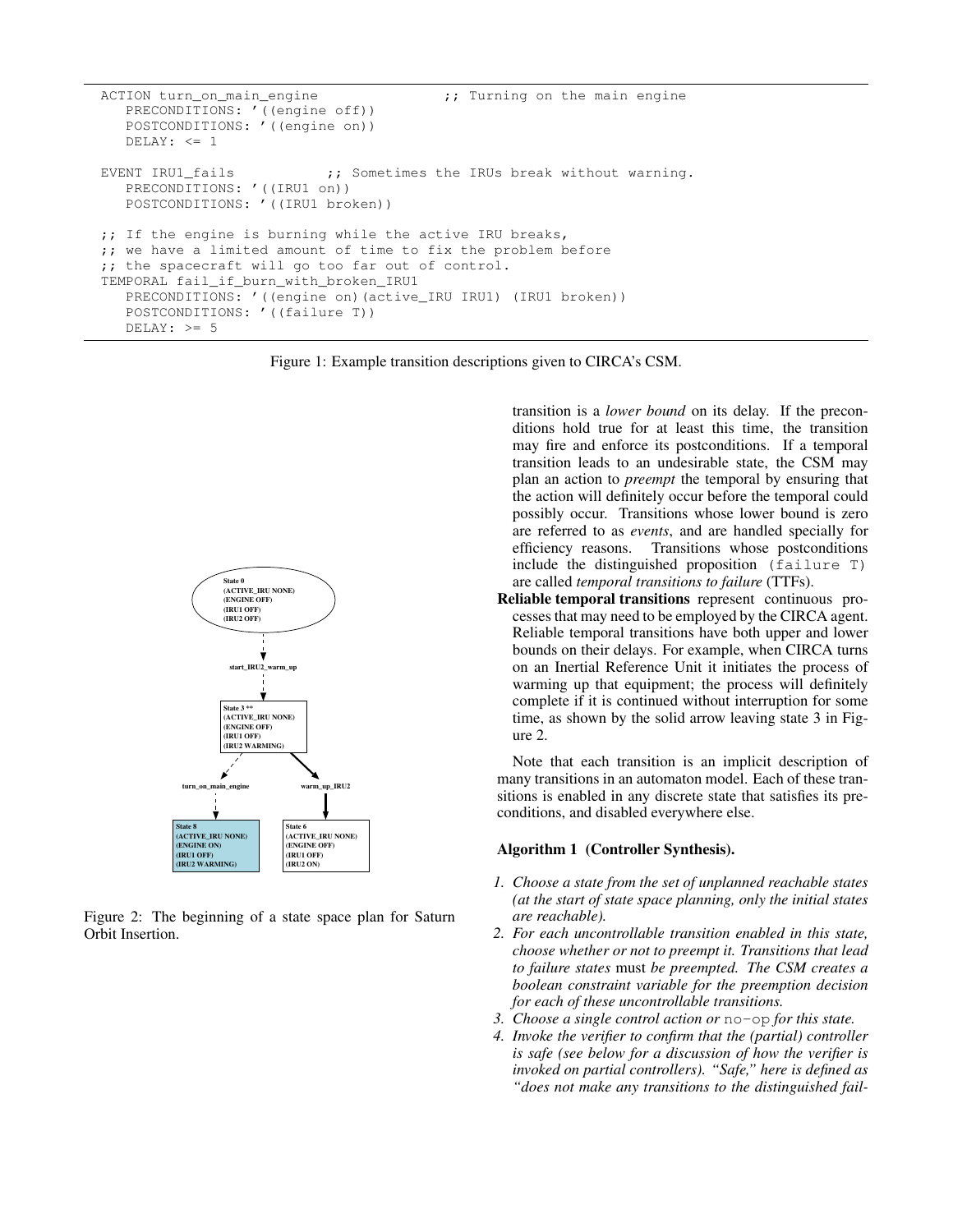*ure state" and "successfully enforces all of the preemption decisions made in Step 2."*

- *5. If the controller is* not *safe, use a counterexample from the verifier to direct backjumping and goto step 1 (Goldman, Pelican, and Musliner 2004).*
- *6. If the controller* is *safe, recompute the set of reachable states.*
- *7. If there are no unplanned reachable states (reachable states for which a control action has not yet been chosen), terminate successfully.*
- *8. If some unplanned reachable states remain, loop to step 1.*

The search algorithm maintains the decisions that have been made, along with the potential alternatives, on a search stack. The algorithm makes decisions at two points: step 2 and step 3. Preemption decisions are boolean: the algorithm can choose to require preemption or not, for each uncontrollable transition leading out of a state. The set of alternative action choices for a state is dependent on the domain description and several pruning heuristics that eliminate applicable but inappropriate actions from consideration.

The CSM uses the verifier to confirm both that failure is unreachable *and* that all the chosen preemptions will be enforced. The CSM uses the verifier module after each assignment of a control action (see step 4). This means that the verifier will be invoked before the controller is complete. At such points we use the verifier as a conservative heuristic by treating all unplanned states as if they are "safe havens."<sup>1</sup> Unplanned states are treated as absorbing states of the system, and any verification traces that enter these states are regarded as successful. Note that this process converges to a sound and complete verification when the controller synthesis process is complete. When the verifier indicates that a controller is *unsafe*, the CSM will query it for a path to the distinguished failure state. The set of states along that path provides a set of candidate decisions to revise, as discussed in (Goldman, Pelican, and Musliner 2004).

# Formal Underpinnings

In this section, we provide a mathematical description of a plan and briefly introduce the corresponding timed automaton model and algorithms used for formal safety verification.

The search described by the planning algorithm is conducted to create a plan

# **Definition 1** (CIRCA plan graph). *plangraph* =  $\langle S, E, \overrightarrow{F} \rangle$

 $,\overrightarrow{V},\phi,I,T,\iota,\eta,p,\pi\rangle$  where

- *1.* S *is a set of states.*
- *2.* E *is a set of edges.*
- 3.  $\overrightarrow{F} = [f_0...f_m]$  is a vector of features (in a purely proposi*tional domain, these will be propositions).*
- 4.  $\overrightarrow{V} = [\mathcal{V}_0...\mathcal{V}_m]$  is a corresponding vector of sets of values  $(V_i = \{v_{i0}...v_{ik_i}\})$  that each feature can take on.
- 5.  $\phi$  :  $S \mapsto V$  *is a function mapping from states to unique vectors of value assignments.*
- *6.*  $I \subset S$  *is a distinguished subset of initial states.*
- *7.*  $T = U \cup A$  *is the set of transitions, made up of an uncontrollable (*U*) subset, the temporals and reliable temporals, and a controllable (*A*) subset, the actions. Each transition, t, has an associated delay*  $(\Delta_t)$  *lower and upper bound: lb*( $\Delta_t$ ) *and ub*( $\Delta_t$ )*. For temporals ub*( $\Delta_t$ ) =  $\infty$ *, for events lb*( $\Delta_t$ ) = 0*, ub*( $\Delta_t$ ) =  $\infty$ *.*
- *8. ι is an interpretation of the edges:*  $\iota$  :  $E \mapsto T$ .
- 9.  $\eta: S \mapsto 2^T$  *is the* enabled *relationship the set of transitions enabled in a particular state.*
- *10.*  $p: S \mapsto A \cup \epsilon$  (where  $\epsilon$  *is the "action" of doing nothing*) *is the actions that the CSM has planned. Note that*  $p$  will *generally be a partial function.*
- 11.  $\pi : S \mapsto 2^U$  *is a set of preemptions the CSM expects.*

In order to verify a partial CSM SSP graph,  $P$ , we translate it into a timed automaton (TA) model,  $\theta(\mathcal{P})$ .  $\theta(\mathcal{P})$  is the product of a number of individual automata.

Definition 2 (Timed Automaton (Alur and Dill 1994)). *A* timed automaton A is a tuple  $\langle \mathcal{S}, s^i, \mathcal{X}, \mathcal{L}, \mathcal{E}, \mathcal{I}\rangle$  where  $\mathcal S$  is a *finite set of locations;*  $s^i$  *is the initial location;*  $\mathcal X$  *is a finite set of clocks;* L *is a finite set of labels;* E *is a finite set of edges; and*  $\mathcal{I}$  *is the set of invariants. Each edge*  $e \in \mathcal{E}$  *is a tuple*  $(s, L, \psi, \rho, s')$  *where*  $s \in S$  *is the source,*  $s' \in S$  *is the target,*  $L \subseteq \mathcal{L}$  *are the labels,*  $\psi \in \Psi_{\mathcal{X}}$  *is the guard, and*  $\rho \subseteq \mathcal{X}$  *is a clock reset. Timing constraints* ( $\Psi_{\mathcal{X}}$ ) appear in *guards and invariants and clock assignments. In our models, all clock constraints are of the form*  $c_i \leq k$  *or*  $c_i > k$  *for some clock* c<sup>i</sup> *and integer constant* k*. Guards dictate when the model* may *follow an edge, invariants indicate when the model* must *leave a state. In our models, all clock resets re-assign the corresponding clock to zero; they are used to start and reset processes. The state of a timed automaton is a pair:*  $\langle s, C \rangle$ *.*  $s \in S$  *is a location and*  $C : \mathcal{X} \to \mathbf{Q} \geq 0$  *is a clock valuation, that assigns a non-negative rational number to each clock.*

It often simplifies the representation of a complex system to treat it as a product of some number of simpler automata. The labels  $\mathcal L$  are used to synchronize edges in different automata when creating their product.

A timed automaton *trace* is a series of state transitions that represents the computation of a timed automaton. Corresponding to any timed automaton, A, is a transition system,  $S_A$ , with two types of transitions: time-elapse transitions and jump transitions:

Definition 3 (Time-Elapse Transition). *A time-elapse* transition,  $\langle s, C \rangle \stackrel{t}{\rightarrow} \langle s, C + t \rangle$  can occur when for all t<sup>'</sup> *such that*  $0 \le t' \le t$ ,  $t'$  *satisfies the invariant*  $I(s)$ *.* 

Definition 4 (Jump Transition). *A jump transition,*  $\langle s_0, C \rangle \stackrel{e}{\rightarrow} \langle s_1, C' \rangle$ , for some  $e \in E$  can occur when C *satisfies the guard of e,*  $\psi(e)$  *and C' satisfies the reset of e applied to C,*  $\rho(e, C)$ *.* 

<sup>&</sup>lt;sup>1</sup>This is a conservative heuristic in the sense that it is conservative about identifying search failures. Any failure that is detected in this process is definitely a true failure (soundness), but the verifier may fail to identify failures (incompleteness). At the limit, when the control program is complete, the verifier will be both sound and complete.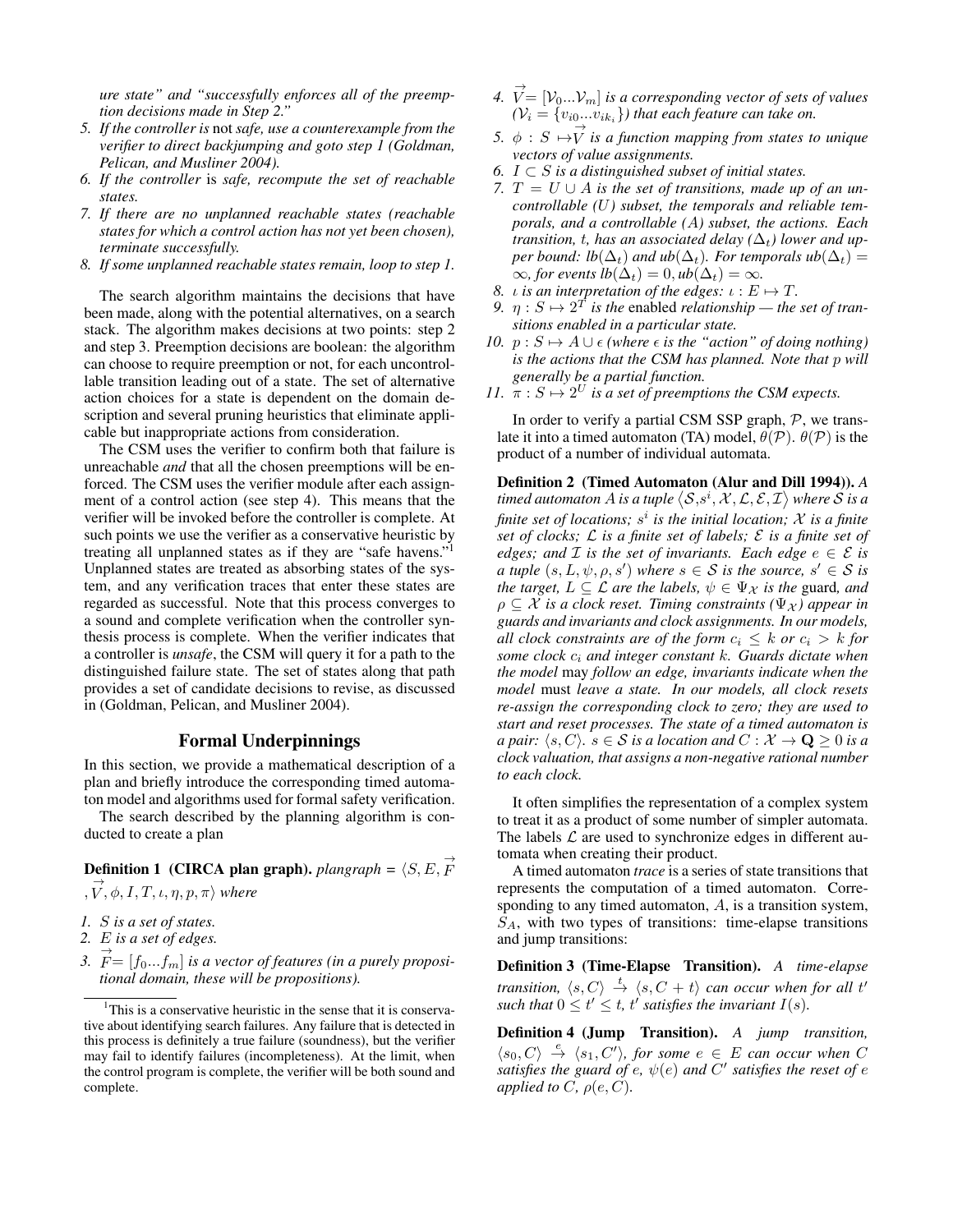

Figure 3: The timed automaton model corresponding to Figure 2.

Definition 5 (Time Quotient). *The time quotient of a timed automaton is a non-deterministic finite automaton whose states correspond to the locations of the timed automaton, and in which there is an edge* e *between* s *and* s <sup>0</sup> *whenever there exists*  $s''$  *and t such that*  $s \stackrel{t}{\rightarrow} s'' \stackrel{e}{\rightarrow} s'$ .

The CIRCA SSP graph is the time quotient of a TA model of the corresponding plan. The translation of SSP graphs to TA models is described in (Goldman, Musliner, and Pelican 2002).

Figure 3 illustrates the timed automaton model corresponding to our running example, the partial Saturn orbit insertion plan shown in Figure 2. Since the CSM has not yet completed the plan in Figure 2, the timed automata model has sinks at locations 4 and 5, corresponding to the unplanned CSM states 6 and 8. Figure 4 illustrates the corresponding transition system reachability graph, where boxes correspond to a reachable location and clock zone, represented as a difference bound matrix. The reachability graph shows that locations 4 and 5 are reachable, but since their corresponding states are unplanned, the verification traces halt there. The plan is safe so far, since failure is not reachable.

In this paper, we will concern ourselves primarily with *reachability verification* of a particular timed automaton. We will be asking if it is possible for a timed automaton to reach a particular location,  $s \in S$ . In particular, we will be checking the safety of a CIRCA plan by asking if a timed automaton corresponding to the plan can ever reach the distinguished failure state. While such reachability queries are not tractable, they are computable, and can be answered by simple graph search algorithms.



Figure 4: The timed automaton reachability space corresponding to Figure 2.

#### Algorithm 2 (Reachability Verification).

- *1. let openlist := initial state*  $(\langle s^i, \mathbf{0} \rangle)$
- 2. *if openlist* =  $\emptyset$  *then return safe*;
- *3. let state := pop(openlist);*
- *4. if visited(state) then goto 2;*
- *5. if failure(state) then return unsafe;*
- *6. let succ := successors(state)*
- *7. openlist := openlist* ∪ *succ;*
- *8. goto 2;*

Of course, any naive attempt to apply Algorithm 2 is doomed to failure. In particular, if one assumes dense time, the state space of this search may be uncountably large. Practical verification systems for timed automata typically search in a space of equivalence classes of states, since the state space of any timed automaton can be reduced to a finite number of equivalence classes(Alur 1998). Typically, a verification system will collapse together multiple states using clock *zones*. In the following discussion we will use "state" for both state and state equivalence class; no confusion should result since any practical algorithm will have to manipulate the latter, rather than the former.

Verification systems also employ clever techniques for reducing the number of states that must be explored, answering the visited query (step 4, above), and computing the successor set (step 6). Furthermore, instead of simply returning unsafe, reachability verification systems typically return a *counterexample trace*, that exhibits a path from the initial state to the failure state, and can be used for debugging. To the best of our knowledge, CIRCA is unique in automating the exploitation of counterexample traces in planning (see (Goldman, Pelican, and Musliner 2004) for an explanation of our technique for using counterexample traces to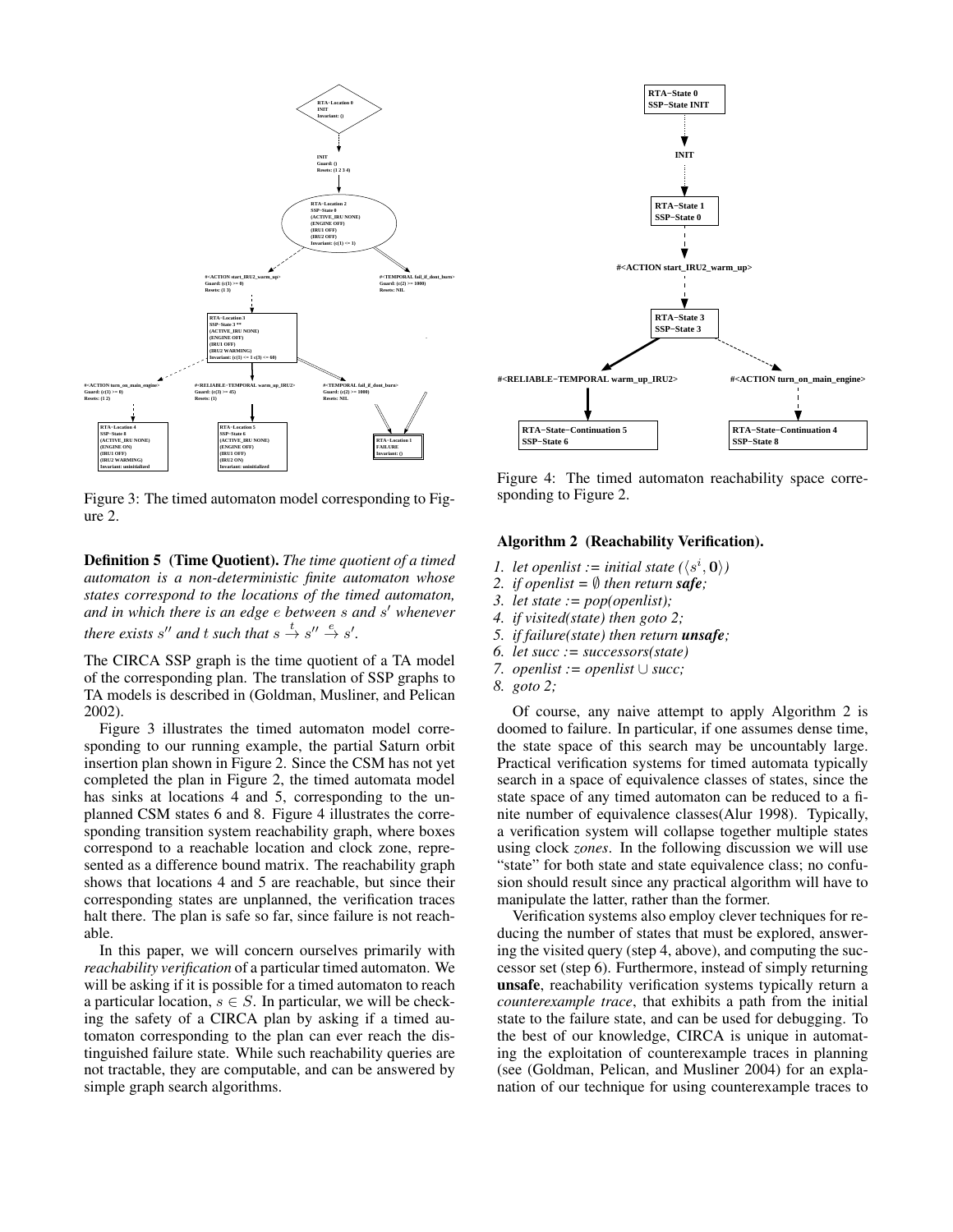

Figure 5: A portion of the fragmented verifier state space resulting from a CIRCA reaction loop.

direct backtracking in planning search). We will return to the skeletal search algorithm later and describe modifications for our planning application.

Recall that the CSM verifies partial plans during construction, before they are fully designed. Before the planning process is complete, there will be states that do not yet have action assignments. We verify partial plans by treating such states as safe sink states. That is, we modify Algorithm 2 by adding a step after 4 as follows:

## 4.5 if not action-assigned(state) then goto 2;

Note that when Algorithm 1 is completed, all of the states will have an action assigned to them, so the final verification will be a full verification. The sequence of verifications can be thought of as a fixpoint computation that converges on a full TA verification of the CSM plan.

# The Problem: Reaction loops

Some patterns of interaction between a CIRCA controller and its environment, in a CIRCA plan, cause state space explosion when verifying. Hendriks and Larsen (2002) refer to this state space explosion as *fragmentation*, because it is a failure of the timed automaton verifier's abstraction methods in which the verifier cannot exploit repeated structure. Fragmentation occurs when a high speed process interacts with a slow one. In control systems, this typically occurs when a digital control system (fast) interacts with its environment (slow). Figure 5 gives a qualitative impression of what can happen in this kind of situation.

Examples arise in the following situations: CIRCA is controlling a system in an environment that presents the system with repeated threats, while a slow process carries the system towards a state where it can achieve its goals. For example, a vehicle might have to carry out small course correc-

tions in response to obstacles in its path, while it is navigating towards a position at which it can carry out some task. The system can rapidly respond to the need for a course correction, where "rapidly" means that the duration of the response transition is small relative to the duration of the process of navigating to the destination, and the need for course corrections can also recur relatively frequently. One more complication is necessary — there must be another transition out of the "unthreatened" state (the one where no course connection is necessary), that will impose an invariant on that state. For example, while the vehicle is navigating smoothly, but before it has reached its destination, it might wish to seize the opportunity to send a message to base that will update information about its current state.

Intuitively, what happens during verification is that the verifier first considers what happens if it must correct its course early in the course of a traversal, and then later, and then later, and then later, and considers every possible way that the clocks representing the course correction processes interact with the clocks for the navigation process and opportunity exploitation. The clock zone techniques for collapsing the temporal state space (Alur 1998) fail to partition the state space into a small number of equivalence classes, and the state space becomes *fragmented*. In practice, this problem can cause CIRCA to fail to find plans in important cases — the reaction loop problem is not at all uncommon in safety-focused controllers. Note that if there is no invariant — if all we are concerned with is reaching the destination *eventually*, then the pathology does not arise; clock zone techniques (based on difference-bound matrices) are sufficient.



Figure 6: An illustration of the subgraph pattern that provides candidates for loop acceleration in CIRCA.

## Loop acceleration for reaction loops

In the course of verification, our technique looks for candidates that meet the reaction loop pattern described above. Specifically, in the forward verification search, the verifier checks for states where: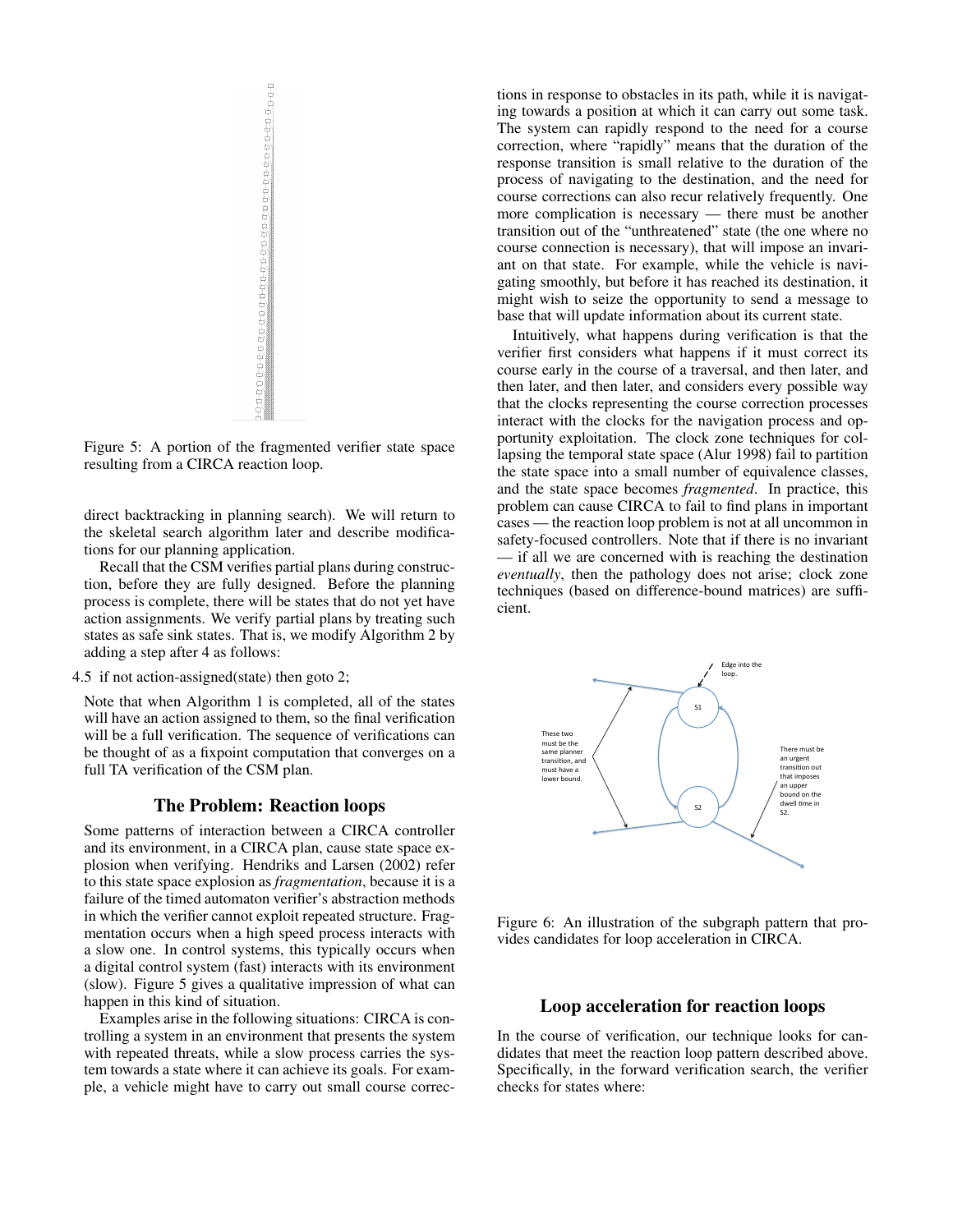- There is a backedge from the current location<sup>2</sup> to the location from which the current state was reached.
- There is a long-duration process that is active in both of the locations.
- There is a transition in the current location, *other than the backedge*, that imposes an upper bound (invariant) on the state.

To return to our earlier example, consider a looping pair of locations:

- In the first state, the vehicle is navigating smoothly. In this state, the system would like to send a transmission (imposes a deadline by a transition to an out-of-loop state where the transmission has been sent), but it may encounter an obstacle, carrying it to the second loop state.
- In the second loop state, the system will execute a course correction, that will carry it back to the first state.

In both states, the vehicle is making progress towards reaching its destination, at which it will perform some specified series of actions.

In the context of the CIRCA solver, the very large looprelated state space depicted in Figure 5 can be collapsed into only three states:

- 1. A state for the top location, entering the loop;
- 2. A state for the bottom of the loop location and
- 3. A state for the top location, in iterations after the first entry.

The reason that this is possible is that we can compute the possible states of the various clocks upon leaving the loop without explicitly enumerating the states relating to the two clocks that control the loop proper. The loop clocks will behave the same way upon exit from the loop no matter how many times the loop is executed (with the exception of the first entry into the loop, which is why we have *three* states, instead of two. We may reason by cases about all of the other clocks. During the loop, the other active clocks will be related to each other (and to the loop clocks) in one of two ways:

- 1. They will be synchronized (possibly with some offset), when they enter the loop, and will stay synchronized or
- 2. They will be unconstrained with respect to each other.

Which of these possibilities happens depends on what happens when the system passes through the transition that corresponds to the backedge. All of the clocks that are reset by this transition will be reset to zero and will become synchronized. Once we take these facts into account, we may simply remove the upper bounds on any clock that is not reset in the loop, and thus capture the exit conditions (the state of the clocks upon leaving the loop) very simply in difference bound matrices. The ability to simply desynchronize or synchronize clocks causes the state space to collapse together drastically. We may do a simple static check to verify if the state of the system *in* the loop remains safe, as well.



Figure 7: The first 56 of 72 verifier runs in this singlethreat domain are fairly quick even without loop acceleration. The final six runs illustrate long-duration reaction loops that cause the original verifier to perform very badly; the loop-accelerated verifier continues to perform well.

The current version of CIRCA incorporates this loop acceleration technique as an option, and on many scenarios speeds up problem solving sufficiently to make previously infeasible problems solvable. In the next section, we demonstrate this with test results.

# Experimental results

Our initial evaluation of the loop acceleration technique indicates that it can provide tremendous benefit to the CIRCA verification system, and rarely incurs any cost that makes it worse than the baseline verification approach. For example, the graphs in Figure 7 and Figure 8 compare the verifier performance on 62 verification runs during planning for a spacecraft domain in which a single threat interacts with opportunities to achieve a single goal. In this domain the planner never makes an incorrect choice, so each of these verifier runs actually explores the entire reachable state space and concludes failure is not reachable. Overall, the loopaccelerated planning system builds a verified plan in a total of 3.6 seconds, while the original system requires over 4000 seconds.

In domains where the planner does make poor choices, the loop acceleration can provide another huge benefit: the counterexamples it produces can be dramatically shorter

<sup>&</sup>lt;sup>2</sup>Discrete portion of the state.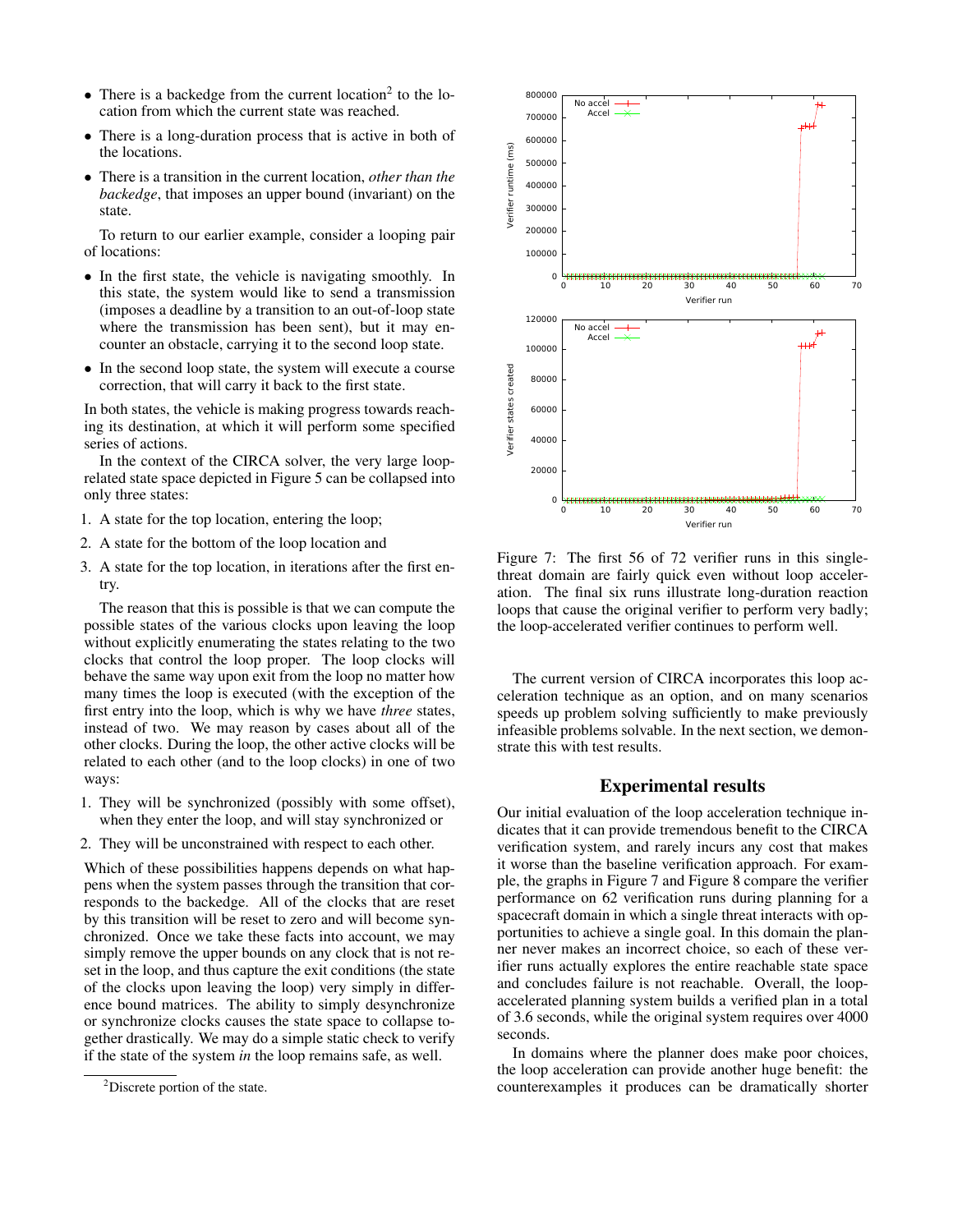

Figure 8: Zooming in on the data in Figure 7, we can see that even in the first 56 verifier runs, the loop-accelerated verifier outperforms the original.

than the non-accelerated verifier. For example, in another spacecraft planning domain with additional action choices that confuse the planner's heuristic guidance, the fifth verification run in the non-accelerated verifier required 164 seconds, expanded over 20,000 states, and returned a counterexample of 20,002 states (0-1-4-1-4...1-4-11)! In contrast, the loop accelerated version completed the whole planning problem in less than a tenth of a second and, on the same fifth verification, its counterexample was just six states long (0-1-4-1-4-11).

#### Related work

The most closely-related work to ours is the work on loop acceleration for UPPAAL done by Hendriks and Larsen (Hendriks 2006; Hendriks and Larsen 2002). It was the discovery of this work that inspired our own. Despite that, their work is quite different from ours in technique and objectives.

In particular, their technique is particularly tailored to verifying *correct* controllers. It was developed in response to a problem verifying the correctness of a controller that conducted a busy-waiting loop during the course of a longrunning process in the controller's environment. It was very expensive to recognize that the system would eventually reach the desired state — verification of an "eventually reachable" LTL goal. Their solution involves *adding* loop acceleration edges to the model, allowing UPPAAL to detect the reachability more quickly, using breadth-first search, than with the original un-augmented model.

Such a technique would not only not help us in the verification of CIRCA control plans, it would actually make verification *worse*! The difference is that the primary task in CIRCA verification is to demonstrate that the controller is safe by showing that it can *never* reach an undesirable state. This means that verification involves exhaustive search of the state space, so that augmenting the model with new transitions (shortcuts), as Hendriks and Larsen do, would actually make the search space bigger, and in the case where the controller is safe, would make the search consume more time. Our technique, by contrast, works by collapsing together parts of the state space that are equivalent with respect to the class of safety queries, making exhaustive search faster.

Hendriks and Larsen's technique also works only in the case where a loop is concerned only with a single clock. That is, where all the guards and invariants involve only a single clock, and where the value of that single clock increases monotonically. By contrast, in our loops there are typically multiple clocks racing against each other, and clocks are reset — since the loop involves the controller repeatedly servicing some process in the environment.

#### **Conclusions**

Our work in this area is ongoing. We are working to generalize the loop acceleration technique to applicability beyond simple two-state reaction loops. Although our current technique has substantially expanded the set of problems that CIRCA can solve, by speeding up a common pattern, we